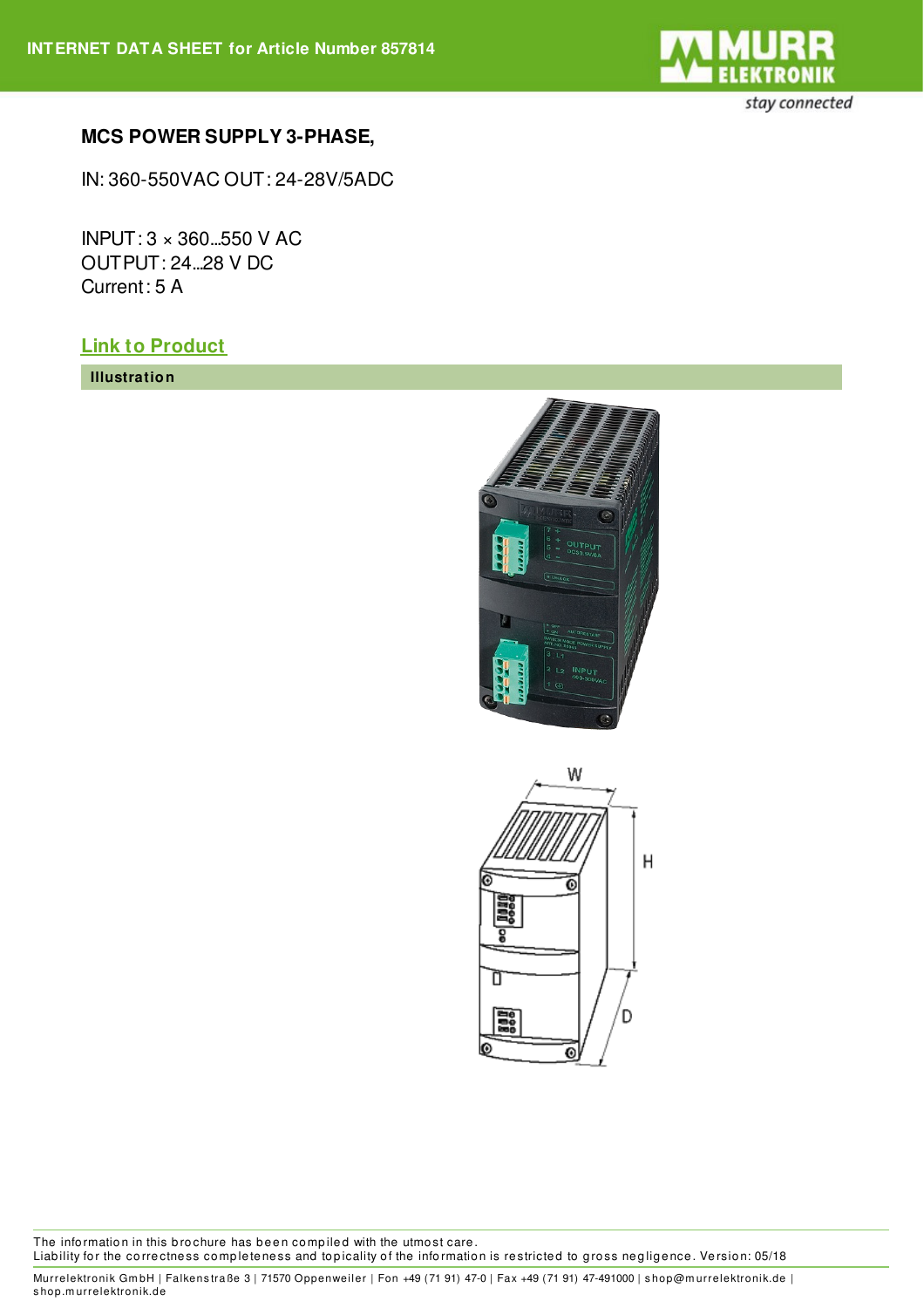

stay connected



Product may differ from Image

| <b>Approvals</b>                 |                                                                 |
|----------------------------------|-----------------------------------------------------------------|
| Listed                           |                                                                 |
| Input                            |                                                                 |
| Input voltage                    | 3 × 360550 V AC                                                 |
| Input current                    | $3 \times 0.33$ A                                               |
| Inrush current after 1 ms        | max. 15 A                                                       |
| Primary fusing external          | max.3 × 2 A                                                     |
| Frequency                        | 5060 Hz                                                         |
| <b>General data</b>              |                                                                 |
| <b>Standards</b>                 | EN 60950-1, EN 61204-3, EN 55022 B                              |
| Relative humidity                | 595%, no condensation                                           |
| Efficiency                       | 90%                                                             |
| Dimensions $H \times W \times D$ | 127×68×198 mm                                                   |
| Mounting method                  | DIN-rail mountable TH35 (EN 60715)                              |
| Temperature range                | 0+60 °C (storage temperature -25+85 °C)                         |
| Output                           |                                                                 |
| Output voltage                   | 24 V DC (SELV), ±1%; 2428 V adjustable                          |
| Output current                   | 5 A (+60 °C); 6 A (+40 °C)                                      |
| Mains failure bridging time      | min. 25 ms (400 V AC)                                           |
| Ripple                           | max. 20 mVrms                                                   |
| Unit protection                  | short-circuit and overload protected                            |
| Spikes                           | max. 100 mV p-p                                                 |
| LED display                      | LED (green) for output voltage                                  |
| Selectable switch-off mode       | front sided plug link (automatic re-start or definite shut-off) |

The information in this brochure has been compiled with the utmost care.

Liability for the correctness completeness and topicality of the information is restricted to gross negligence. Version: 05/18

Murrelektronik GmbH | Falkenstraße 3 | 71570 Oppenweiler | Fon +49 (71 91) 47-0 | Fax +49 (71 91) 47-491000 | shop@murrelektronik.de | s hop.m urrelektronik.de